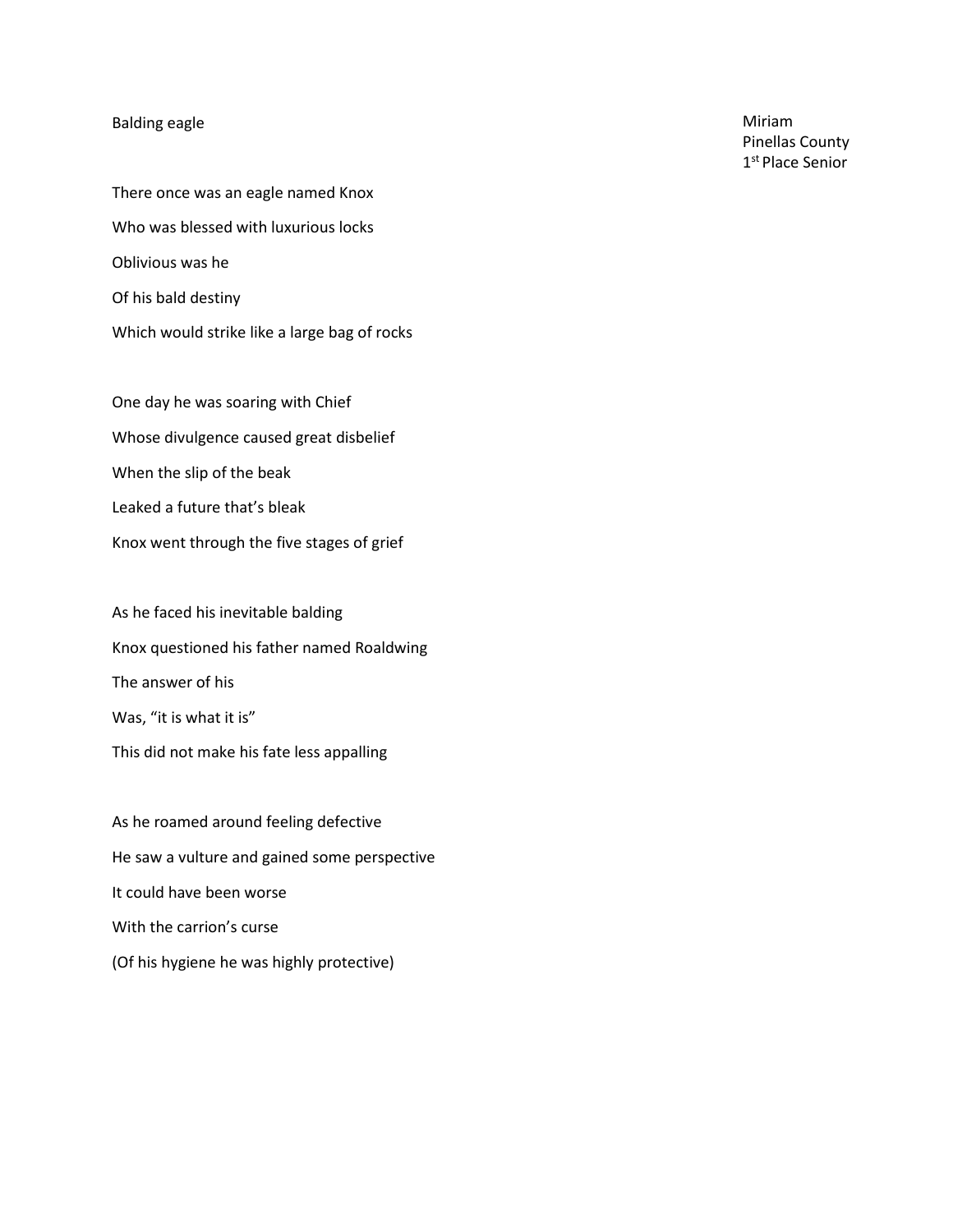## Leaves and Love **Tupelo** and Love **Tupelo** and Love **Tupelo** and Love **Tupelo** and Tupelo and Tupelo and Tupelo and Tupelo and Tupelo and Tupelo and Tupelo and Tupelo and Tupelo and Tupelo and Tupelo and Tupelo and Tupelo

Alachua County 2<sup>nd</sup> Place Senior

I love the way sunlight shines through maple leaves Seeping through the red, yellow, and green Casting a swirling shadow upon the ground

How their veins trace the memories of the Earth Remembering the feel of the wind Remembering the touch of a child's hand Remembering the hatchling as it walked its first steps

How the tiny, insignificant leaf Is full of complex structures, layers, and incredible reactions How it multiplies by the thousands Filling the tree with vibrant greenery Providing a shelter from the wind

These small, plentiful, life-giving leaves Fill my heart with a love so simple And yet so incredible beyond comprehension

This love is all we've ever known

There never was anything else

Note: the last line comes from the poem, "The Big Picture" by Ellen Bass, featured in the book *All We Can Save: Truth, Courage, and Solutions for the Climate Crisis*, edited by Ayana Elizabeth Johnson and Katherine K. Wilkinson. Copyright 2020, One World, Penguin Random House LLC New York *.*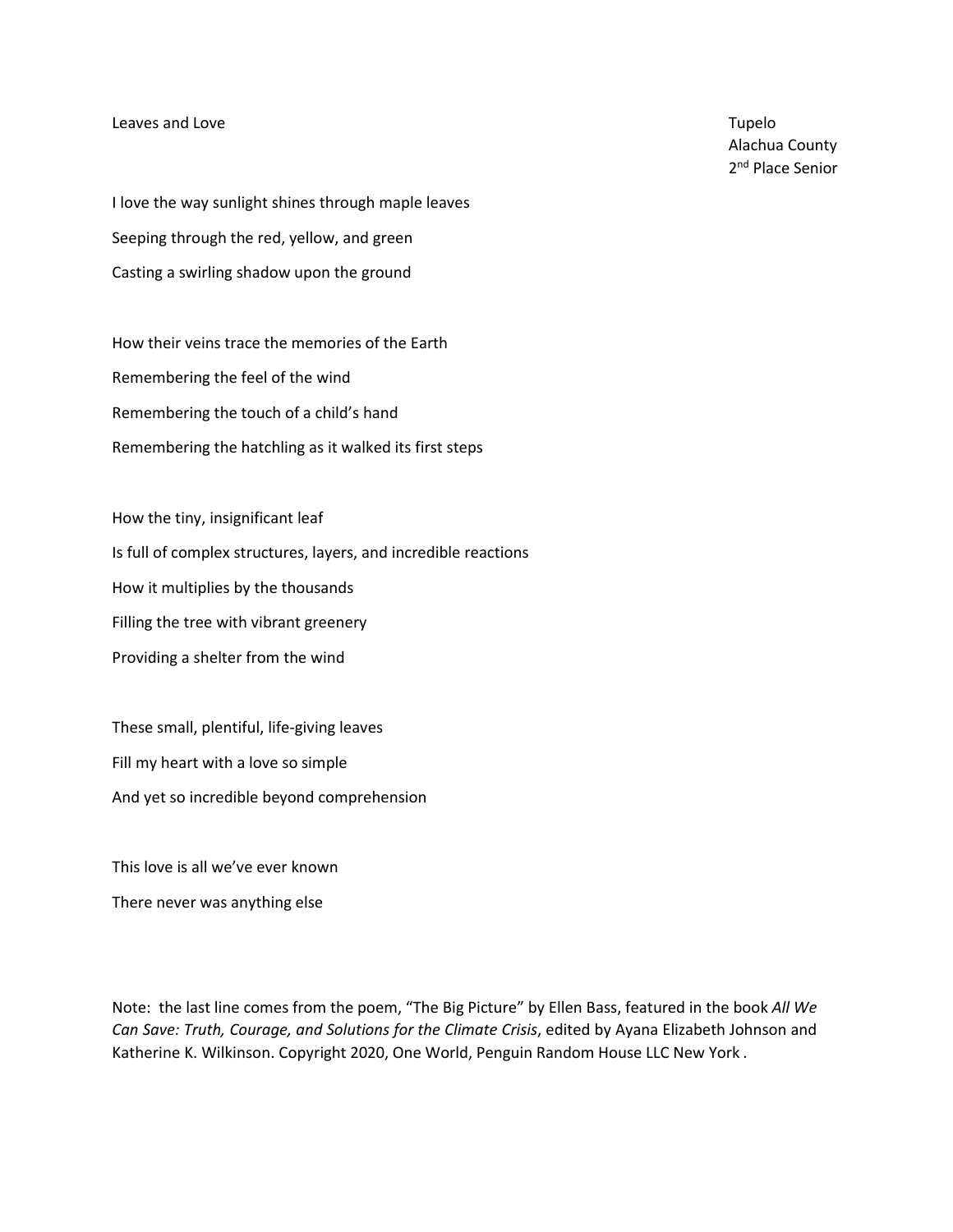## Symphony of the South Rachel Rachel Rachel Rachel Rachel Rachel Rachel Rachel Rachel Rachel Rachel Rachel Rachel Rachel Rachel Rachel Rachel Rachel Rachel Rachel Rachel Rachel Rachel Rachel Rachel Rachel Rachel Rachel Rach

The moon reflects on a lake The croak of an alligator Blends with the song of the cicadas A symphony led by the night

Humanity meets nature Where the river meets the sea An estuary of the human desire To be a part of everything

A four-leaf clover

Lies in a grassy field

Like a child in a bed of calming hope

and nearby

Just like always

The ocean calls us home

The sandhill crane

Squawks a good morning

Between a sunny day

And a promise of another

Florida spells out promises

In waves of blue

And with the rain

Another day of beauty

Will come again soon

Pasco County 3<sup>rd</sup> Place Senior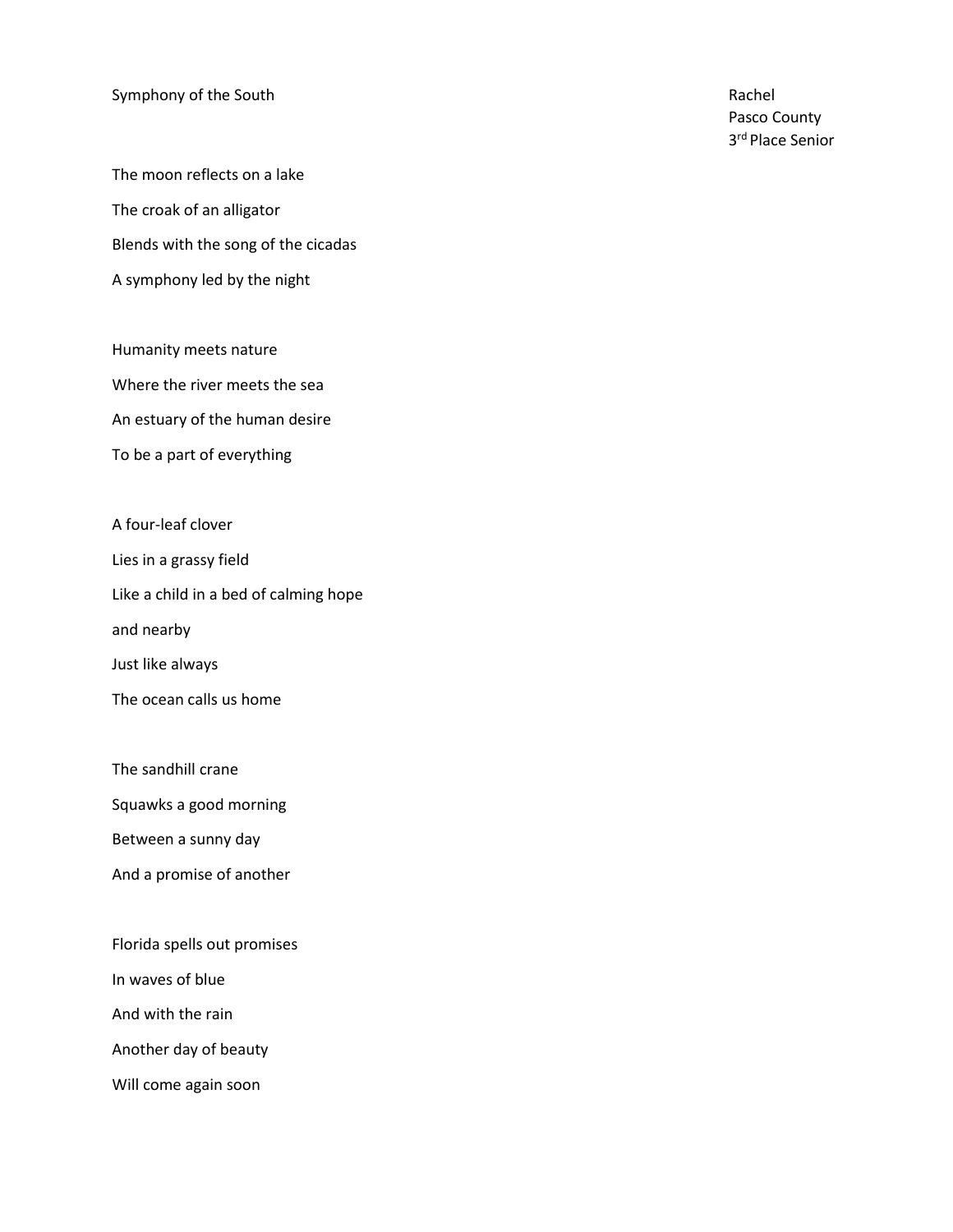My Morning Fishing Trip Spencer Spencer Spencer

The cool breeze blows on my face Birds are chirping in their chase The big oak towers above me Lots of action is a guarantee

The murky water and noisy waves crashing Mullet in the distance can be heard splashing Warm sweat drips down my body All the meantime, the bite isn't shoddy

I give surveillance to find a good place The sun starts burning my face I find a spot and make a cast I hope I might catch one at last

My rod thumps down giving me a fright I think a fish took a bite I start to reel really quite rapid But in the end, all I caught was salad.

Duval County Honorable Mention, Senior